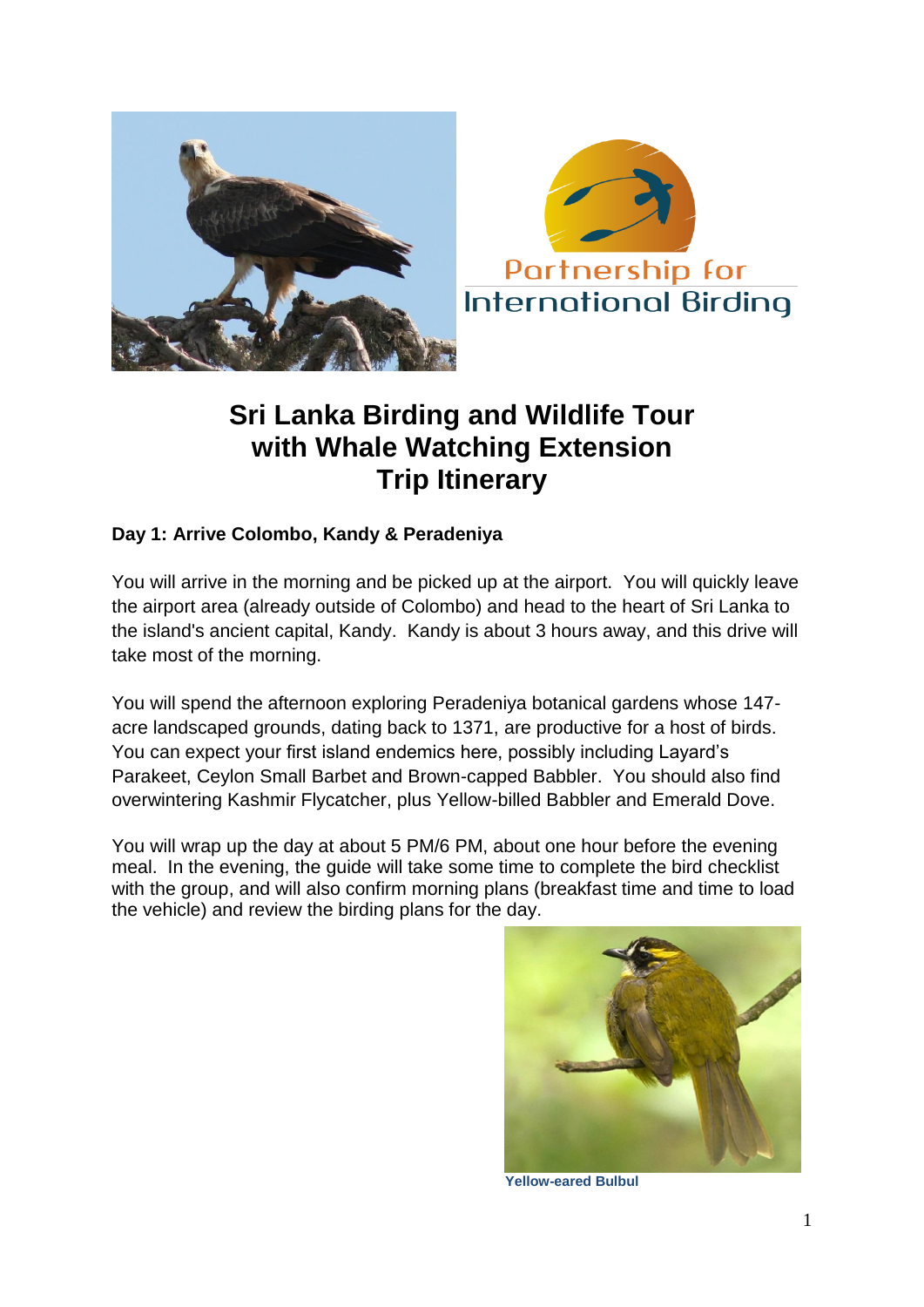### **Day 2: Udawattekele, Kandy to Nuwara Eliya**

This morning you will have an early start, though the first birding site is only a short drive from your Kandy hotel.

You will spend the early hours of the morning at Udawattekele sanctuary, a densely forested historical reserve attached to Kandy's famed Temple of the Tooth. Here you hope to find the endemic Crimson-backed Flameback and Red-faced Malkoha, the stunning (but secretive) Black-backed Dwarf Kingfisher, Stork-billed Kingfisher and Brown Fish-Owl.

After breakfast, you will experience a dramatic change in landscape and habitat as you head into the highlands to the Raj-era hill station of Nuwara Eliya at an elevation of 1868 meters atop the Uva Plateau. You will drive about 2 hours through this spectacular area. The journey will take you through some spectacular vistas past rolling hills carpeted with some of the world's finest Orange Pekoe Tea, and past the picturesque Rawana Ella Falls.



At Nuwara Eliya you will focus on Sri Lanka's upland specialties, visiting the botanical gardens of Victoria Park, whose dense undergrowth provides shelter to skulking Ceylon Scaly Thrush. This Park also is a stop for some much sought after migrants from the subcontinent, in particular Indian Pitta, Pied Thrush, Indian Blue Robin and Kashmir Flycatcher.

You will again end the day at about 5 PM/6PM. Your guide will take some time this evening to complete the bird checklist with the group, and will also confirm morning plans (breakfast time and time to load the vehicle) and review the birding plans for the day.

You will spend the night at the Rock Hotel in Nuwara Eliya.

#### **Day 3: Horton Plains National Park**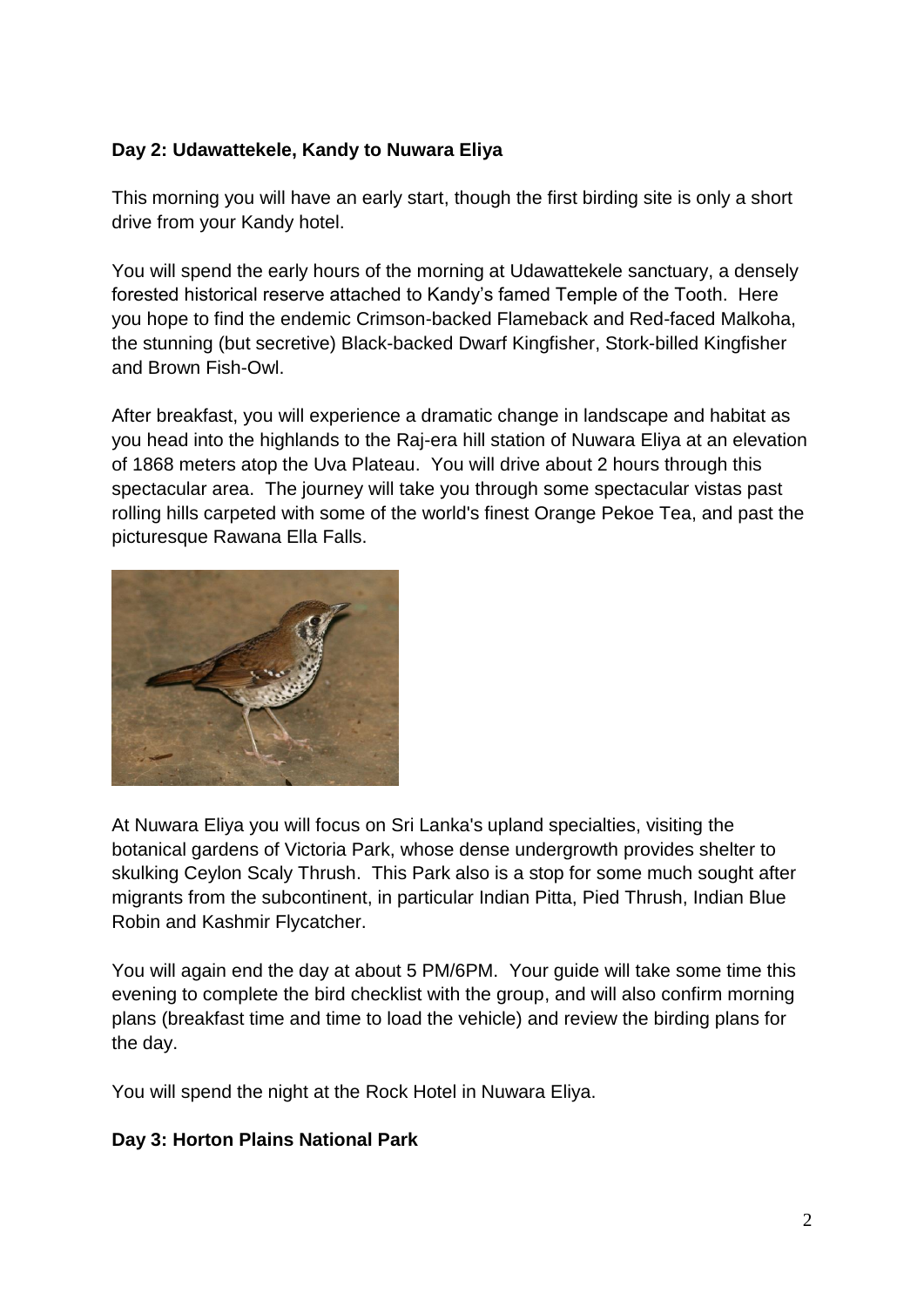The morning will be spent exploring the grasslands and sub-tropical montane cloud forests of the atmospheric Horton Plains National Park. This Park is an isolated plateau 2100-2300 meters above sea level, which preserves a unique high altitude habitat, likened to similar sites in southern India's Western Ghats, where the influence of altitude results in a distinctly temperate environment despite the tropical latitude.



**Ceylon White-eye**

The mosaic of montane grassland and stunted cloud forest, restrained by the cool climate, mist and limited sunlight, is home to all of Sri Lanka's highland endemics. You will spend the rest of the day looking for the skulking Ceylon Bush-Warbler, Ceylon White-eye, Ceylon Wood-Pigeon, and the crepuscular 'Arrenga' or Ceylon Whistling-Thrush. You will also hope to find Yellow-eared Bulbul, Dull Blue Flycatcher, Indian Blackbird, Pied Bushchat, Grey-headed Canary-Flycatcher, and Mountain Hawk-Eagle. You should also see all three of the island's endemic primates.

You will again hope to wrap up about one hour before supper. Your guide will take some time this evening to complete the bird checklist with the group, and will also confirm morning plans (breakfast time and time to load the vehicle) and review the birding plans for the day.

You will spend your second night in a comfortable hotel (the Rock Hotel) in Nuwara Eliya.

#### **Day 4 and 5: Kithulgala & Kelani Valley Forest Reserve**

On February 1, you will have another early start, as you journey back down into the foothills of Sri Lanka's lowland region to Kitulgala. It will take you about 2 hours to reach Kithulgala.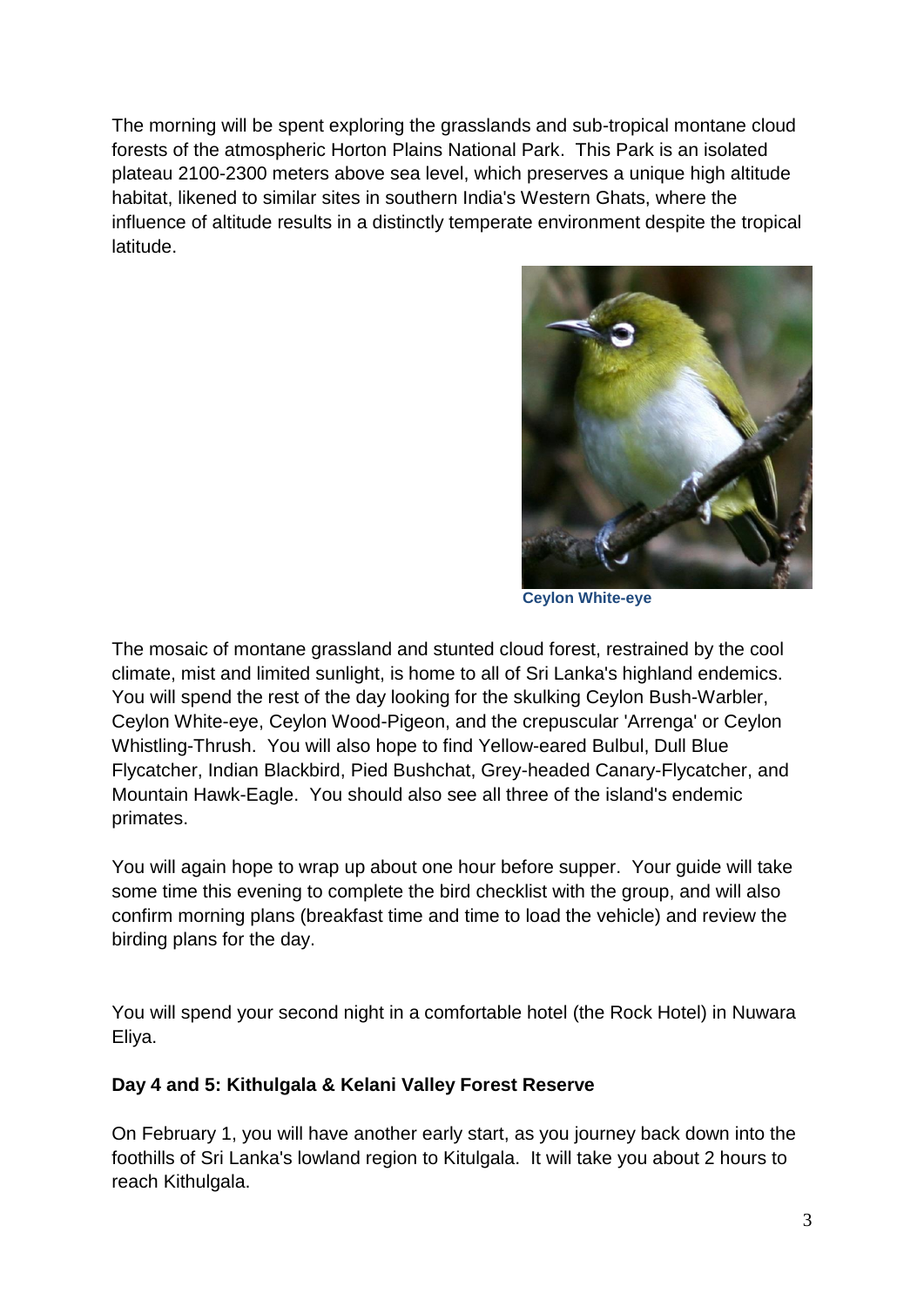You will spend both February 1 (most of the day) and February 2 birding in the productive and easily accessible rainforest of the Kelani Valley Forest Reserve. The sanctuary preserves an important remnant of the low altitude forest of Sri Lanka's



**Serendib Scops Owl**

wet zone, now largely cleared for plantations. This reality is starkly illustrated by the dominance of rainforest along the sanctuary side of the Kelani River, with intensive plantations on the other. This is an area of forested, undulating terrain intersected by water courses, and a stronghold of the island's lowland endemics. Among your primary targets here are the endemic and secretive Green-billed Coucal and recently described Serendib Scops-Owl. Other key endemics at Kitulgala include Ceylon Grey Hornbill, Ceylon Green-Pigeon, Ceylon Hanging-Parrot, Yellow-fronted Barbet, Brown-capped Babbler, Spot-winged Ground-Thrush, Ceylon Junglefowl and Chestnut-backed Owlet. You will also find a nice complement of other species, such as Stork-billed Kingfisher, Emerald Dove, Alexandrine Parakeet, Lesser Yellownape, Malabar Trogon, Jerdon's Leafbird, Golden-fronted Leafbird, Pied Flycatcher-shrike, Tickell's Blue-Flycatcher, Brown-breasted Flycatcher, Black-naped Monarch, Rufousbellied Eagle, Black Eagle, and Oriental Honey-buzzard.

Both nights will be spent at the Kitulgala Rest House along the Kelani River. Your guide will take some time this evening to complete the bird checklist with the group, and will also confirm morning plans (breakfast time and time to load the vehicle) and review the birding plans for the day.

#### **Day 6: Kitulgala to Sinharaja Rainforest Reserve**

On February 3, just after breakfast, you will undertake an early start to Sinharaja. The trip from Kitulgala to Sinharaja will take 4.5 to 5 hours.

You should arrive with some time for some late afternoon birding, getting a start on your birding at Sinharaja.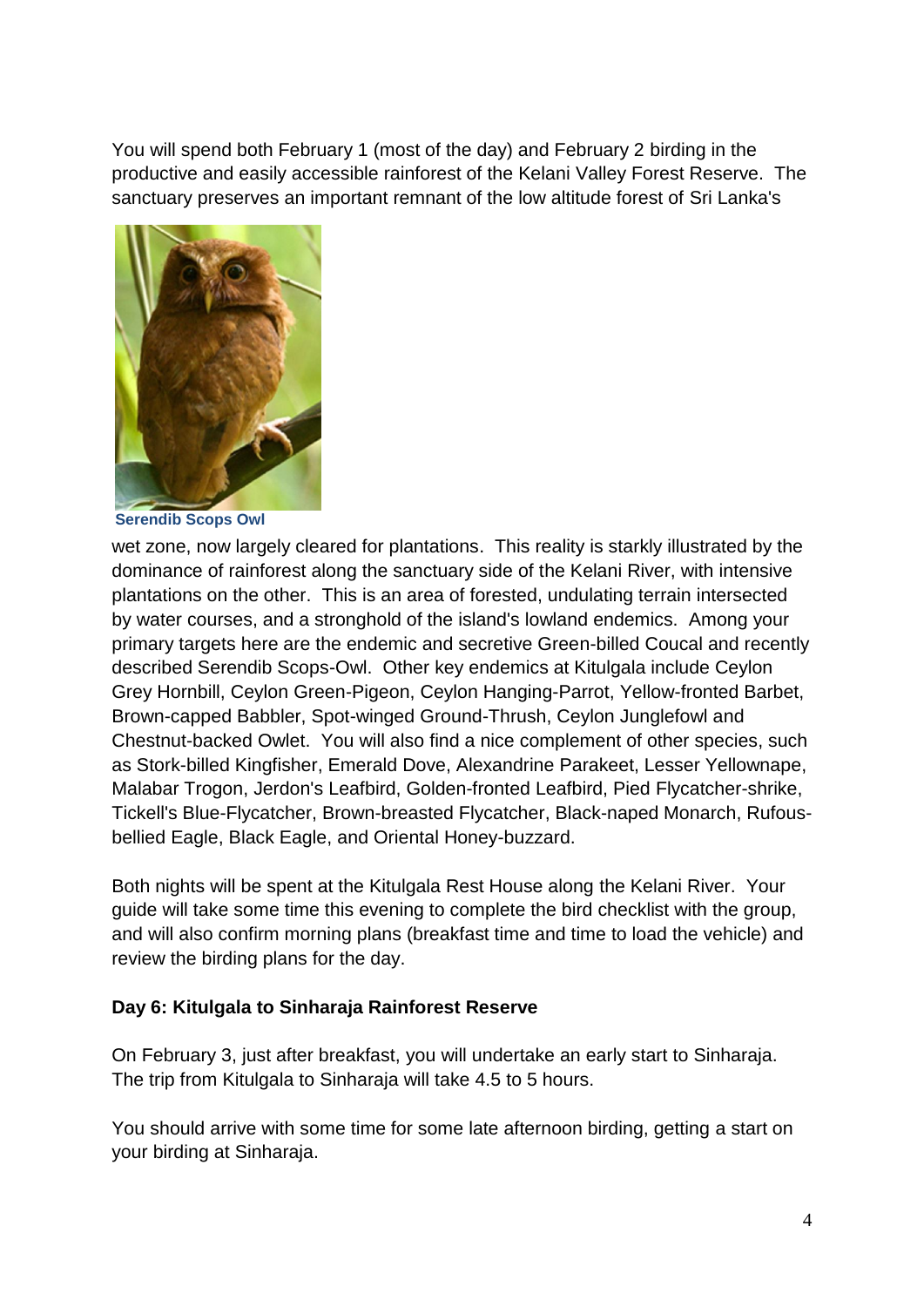You will likely again wrap up your day at about 5 PM/6 PM. Your guide will take some time this evening to complete the bird checklist with the group, and will also confirm morning plans (breakfast time and time to load the vehicle) and review the birding plans for the day.

Everyone will enjoy this three day stay at Martin's Forest View Lodge.

#### **Days 7 and 8: Kitulgala to Sinharaja Rainforest Reserve**

Sinharaja is the largest and most important remaining patch of lowland rainforest in Sri Lanka, and you will spend two full days birding here. Saved from extensive logging by inaccessibility, Sinharaja is now a National Heritage Wilderness Area and UNESCO World Heritage Site. The old logging trails facilitate access to a continuous stretch of primary forest in the foothills, at altitudes of 300-1500 meters.

- This region experiences some of the heaviest rainfall during the island's monsoon periods, making the rainforest spectacularly lush with exotic flora. The trees are hung with creepers, orchids and pitcher plants.
- Everyone will enjoy the plentiful butterflies, including Common Birdwing, Common Banded Peacock and the endemic Ceylon Hedge Blue, Ceylon Snow Flat, Ceylon Palmfly and delicate Ceylon Tree Nymph.
- Almost 150 species of birds have been recorded at Sinharaja, and the sanctuary is home to virtually all of the island's endemics, including many of those previously thought to be confined to the hill zone.
- Sinharaja is particularly famed for its characteristic itinerant bird waves, the longest studied and largest in the world. Almost 60 species are known to

associate with these mixed feeding flocks, which can comprise up to 100 individual birds sweeping noisily through the various levels of the forest ecosystem from ground to canopy. This aggregation of birds increases feeding efficiency and provides protection from predators. On average, each flock contains 42 individual birds of 12 species. 90% of the flocks contain Ceylon Drongo and Ceylon Rufous Babbler, both of which are active in forming and coercing the group. Other endemic species commonly found within these waves include Red-faced Malkoha, Ceylon Blue-Magpie, White-faced Starling, Ashyheaded Laughingthrush, Ceylon Hill-myna, Layard's Parakeet and Legge's Flowepecker. Alongside can be found Asian Paradise-Flycatcher, White-bellied Drongo, Common Iora, Dark-fronted Babbler, Velvetfronted Nuthatch and Purple-rumped Sunbird. These flocks are regularly accompanied by Ceylon Giant Squirrel, Purple-faced Leaf-monkey and Mouse **Ceylon Blue Magpie**

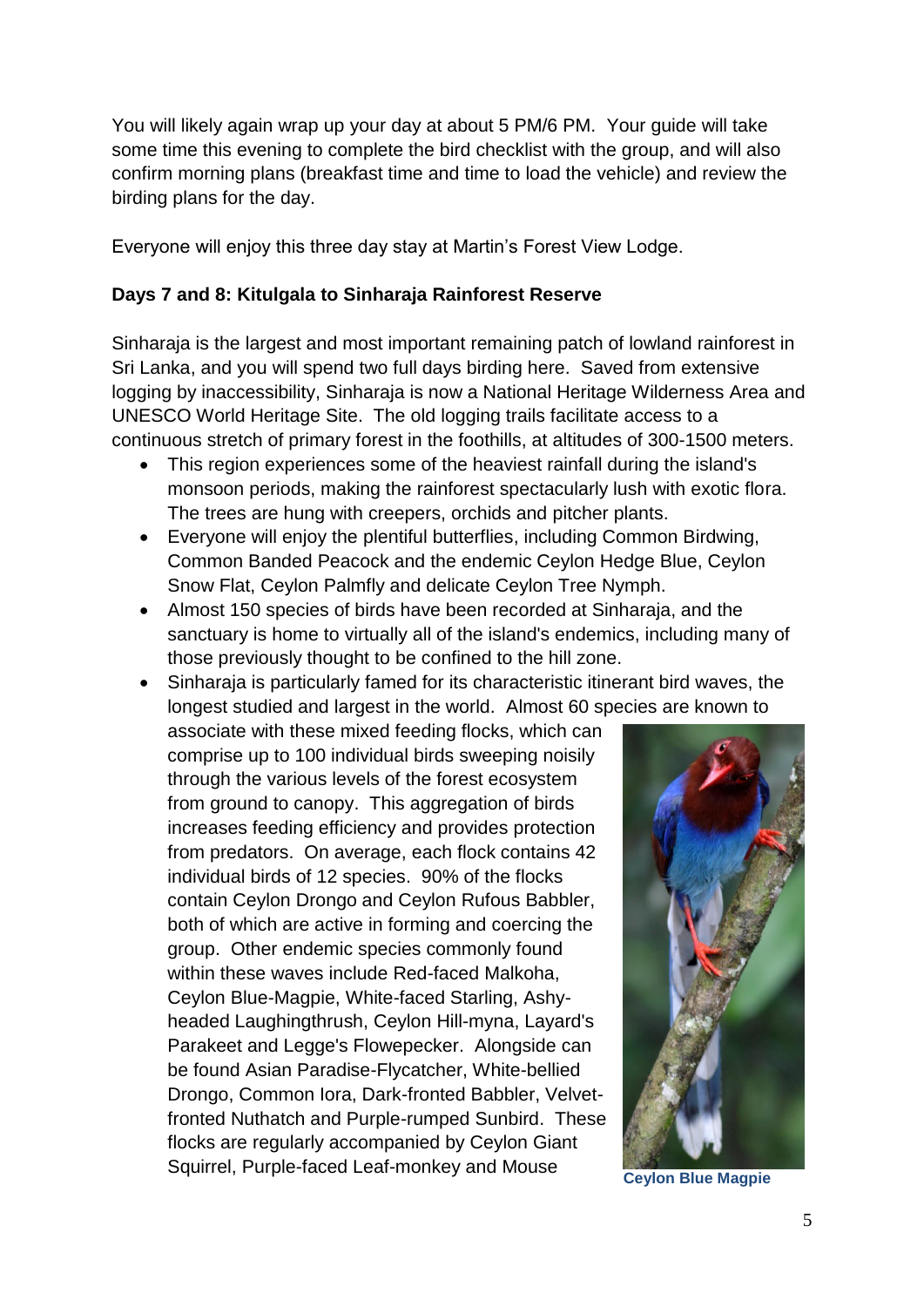Deer. Here you also have the chance of Ceylon Spurfowl and Ceylon Scaly Thrush. With some luck, you should find Ceylon Bay-Owl, a secretive and poorly-known species restricted to Sri Lanka and southern India.

After each full day of birding, you will continue your stay these additional two nights in the simple forest lodge (Martin's Forest View Lodge) on the edge of the sanctuary.

Your guide will take some time this evening to complete the bird checklist with the group, and will also confirm morning plans (breakfast time and time to load the vehicle) and review the birding plans for the day.

#### **Day 9: Udawalawe National Park**

You will depart Sinharaja in the morning, travelling out of the island's wet zone to Embilipitiya in the dry zone of the southeast.

Travelling through rice paddies and plantations, your next port of call is Udawalawe National Park. The Park's open plains land against a backdrop of the central mountain range. The sanctuary was established to protect its 250+ Asian Elephants, and the Park hosts a variety of other mammals, including Chital (Spotted Deer), Wild Boar, Toque Macaque, Tufted Grey Langur and Ceylon Giant Squirrel.



Birdlife is diverse in the mosaic of habitats represented here, and during your afternoon jeep drive through the park you may come across Woolly-necked Stork, Orange-breasted Green-Pigeon, Yellow-fronted Pied Woodpecker, White-browed Bulbul, Ashy-crowned Finch-lark, Indian Silverbill, Scaly-breasted Munia, Blackheaded Munia, Yellow-eyed Babbler, Baya Weaver, Blyth's Pipit and Barred Buttonquail. You should also find numerous raptors, including White-bellied Sea-Eagle, Grey-headed Fish-Eagle, and Crested Hawk-Eagle. You will also focus a bit on your key targets here - the endemic Ceylon Swallow and Ceylon Woodshrike.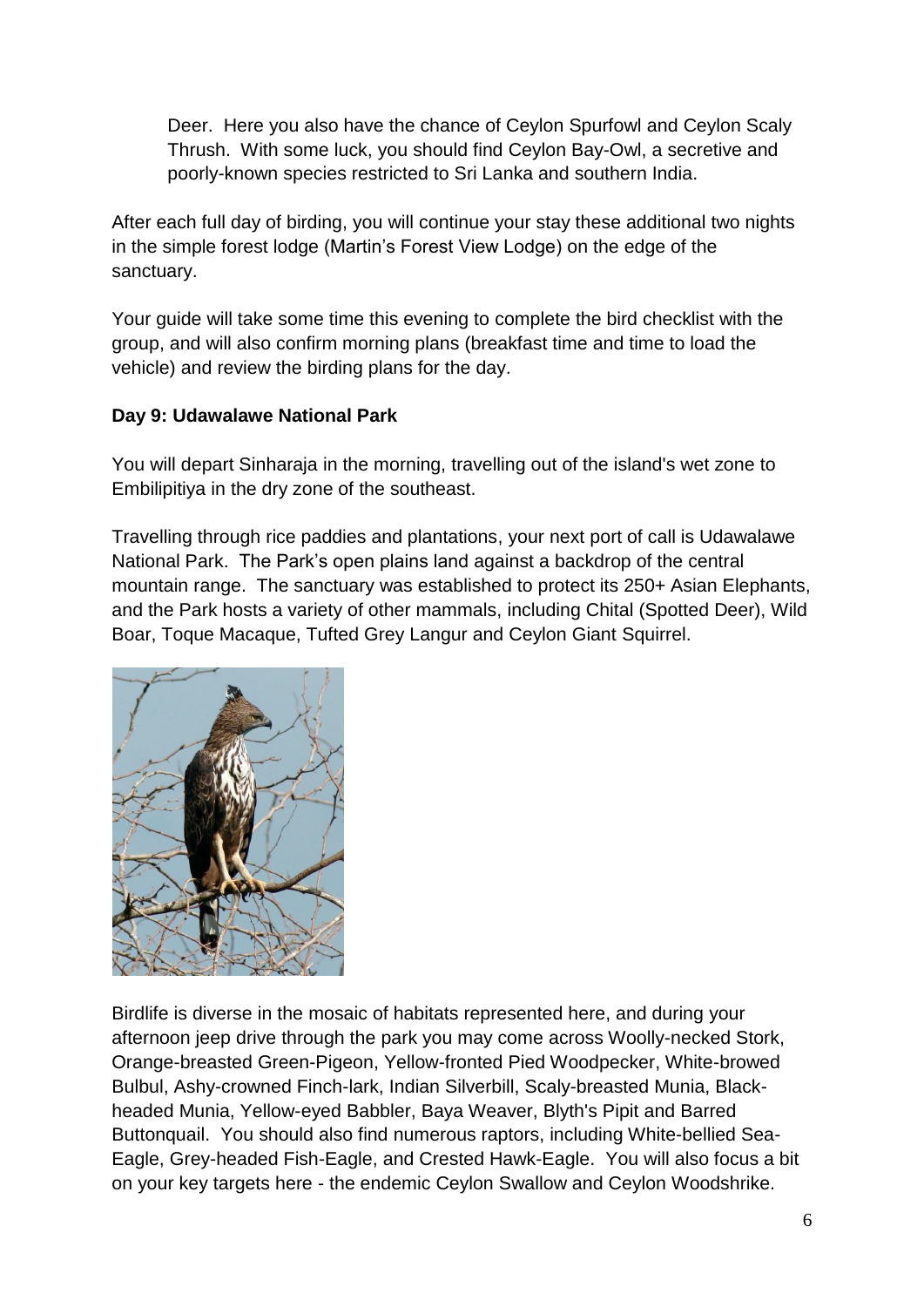Your guide will take some time this evening to complete the bird checklist with the group, and will also confirm morning plans (breakfast time and time to load the vehicle) and review the birding plans for the day.



#### **Days 10, 11, and 12: Bundala & Yala National Parks and the wetlands of Tissa**

After a further morning game drive at Udawalawe you will depart for Tissa.

Tissa will be your base for exploring the town's wetlands, the coastal lagoons and saltpans of Bundala National Park, and scrub jungle of Yala National Park over this final three days of the main trip.

The afternoon will take you on your first game drive in open jeeps into Yala, perhaps the best site in Asia to come across its most secretive big cat, Leopard. The Leopard thrives here with one of the highest densities of this species in the world. Yala is also home to Sloth Bear, Chital, Sambar, Wild Boar, and Asian Elephant.

The area also has a nice selection of birds, including Blue-faced Malkoha, Malabar Pied-Hornbill, Painted Stork and Lesser Adjutant.

Over the following two days (February 7 and 8), you will continue to bird in the area, making the best use of your time to find new trip birds and focusing on any species you may have missed.

- You will visit the 'tanks' or reservoirs of Tissa. These wetland areas host a selection of species, most notably Indian Stone-curlew, Yellow Bittern, the scarcer Black Bittern, Purple Heron, Asian Openbill, Watercock, Pheasanttailed Jacana, White-naped Woodpecker and Brown Fish-Owl.
- You will enjoy further game drives into Bundala National Park. Cut off from the Indian Ocean by a wide beach and sand dunes, Bundala is perhaps the most important wetland in Sri Lanka for both resident and migratory species, Here you can expect to see a great selection of water birds and shorebirds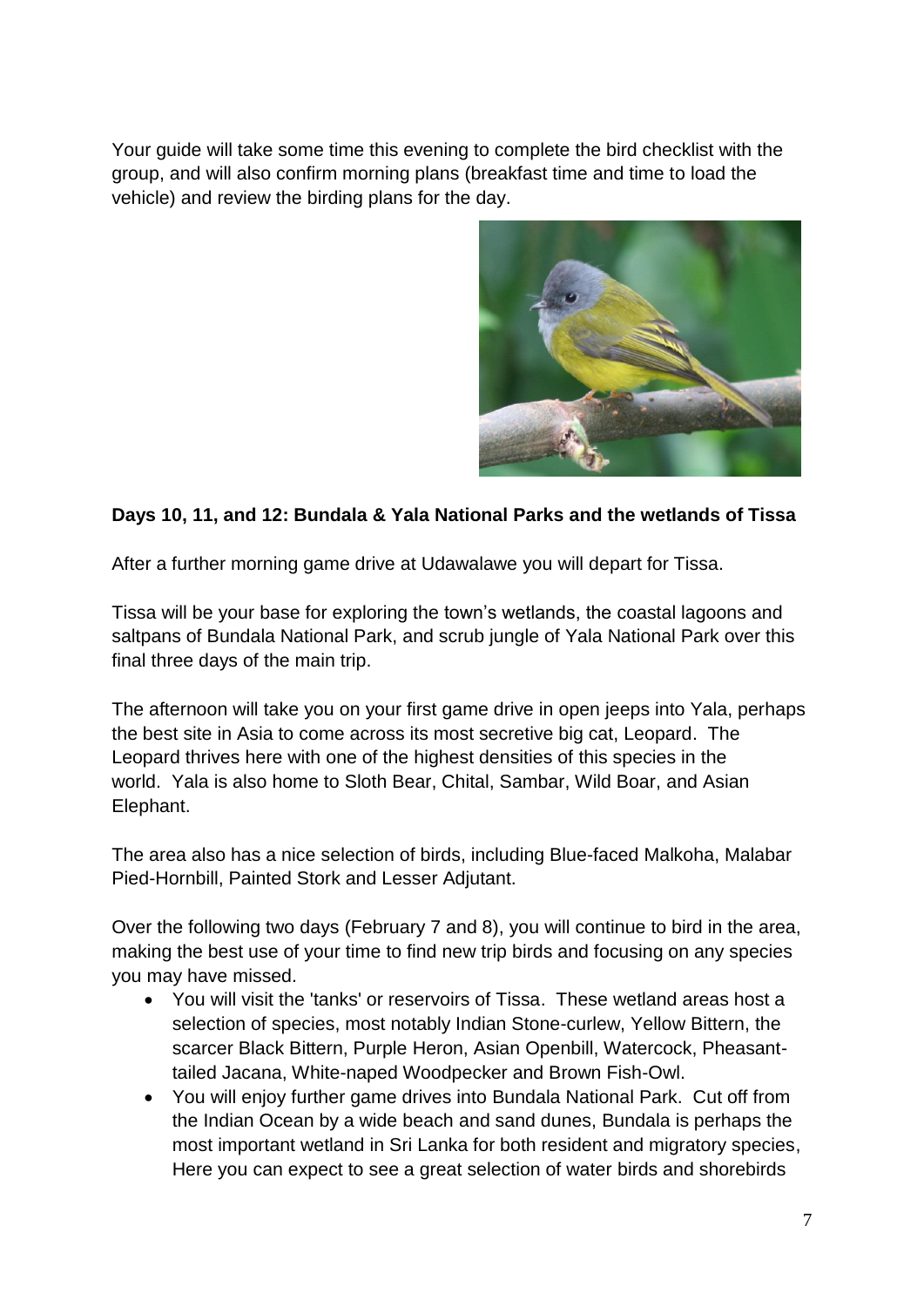with some additional species in adjacent scrub. Yellow-wattled Lapwing, Great Thick-knee, Small Pratincole, Black-crowned Night-Heron, Lesser Sand-Plover, Gull-billed Tern, Caspian Tern, Great Crested Tern, Lesser Crested Tern and Brown-headed Gull can all be seen here.

 You will also have a chance at finding Indian Nightjar and Jerdon's Nightjar in the scrub at dawn.

Each evening your guide will complete the bird checklist with the group, and review the next day's birding plans.

#### **Day 13: AM Birding at Tissa, then Transfer to Colombo**

The whole group will spend a final morning birding around Tissa, departing after lunch. Those not continuing on the extension will then head for Colombo, about 6 hours away.

#### **Day 14: Flights Home Today**

After a final breakfast at the hotel you will check out and be transferred to the airport for your flight home.

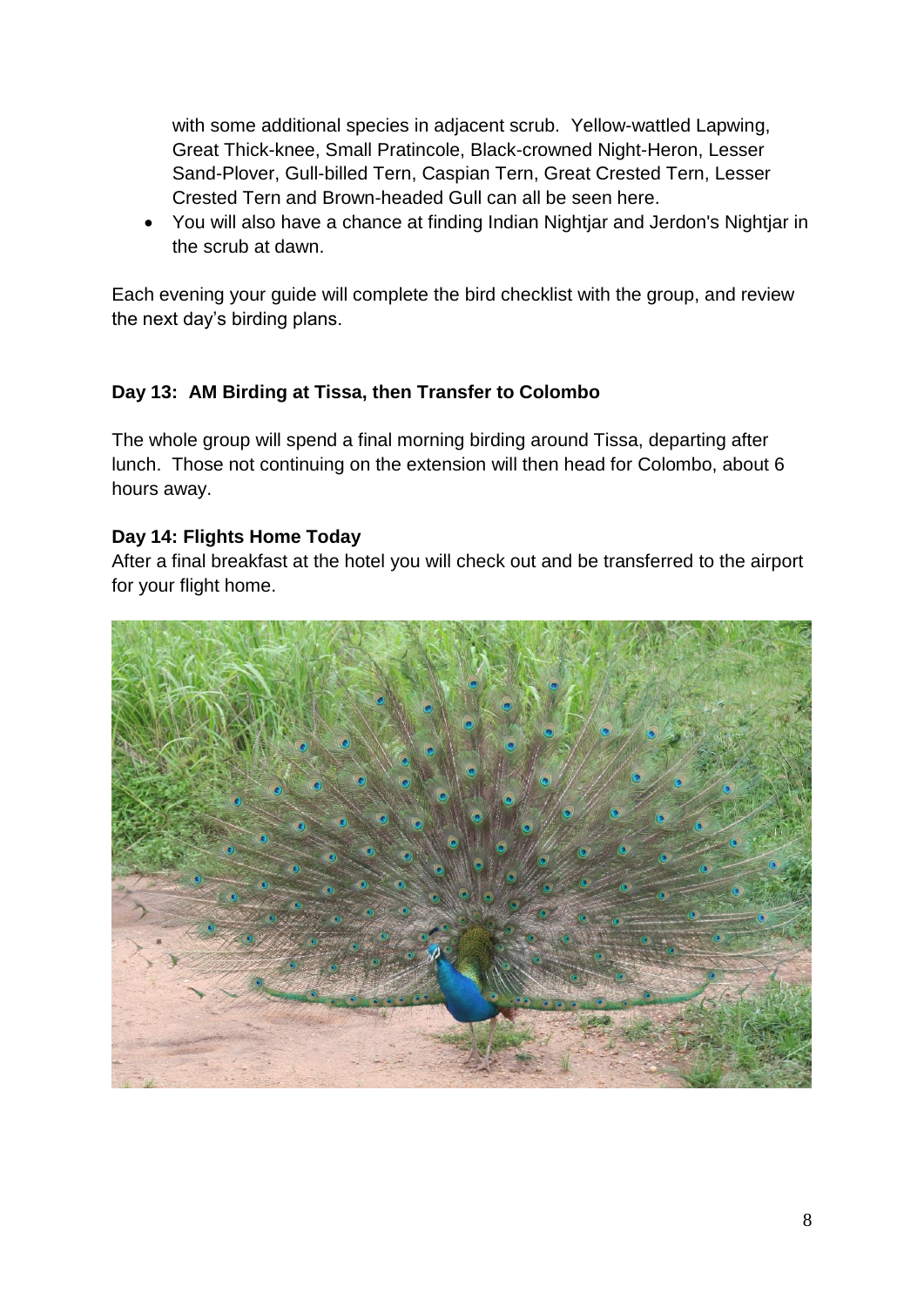# **Whale-Watching Extension**

### **Day 13: AM Birding at Tissa, then Transfer to Mirissa**

After a final morning birding around Tissa with the group, you will be transferred to Mirissa for the whale watching extension. You may have time bird around the hotel grounds in the evening, depending on travel time.

**Day 14: AM Whale Watching Pelagic; PM at Leisure or Birding Locally**



Each morning you will need to arise early for breakfast, before meeting the driver. The driver will take you over to meet the boat for the whale-watching tours. You will want to be prepared for being out in the ocean all morning. A sun hat, sunblock, a jacket and other suitable clothing and shoes (tennis shoes with good soles and closed toes) will be a plus.

Mirissa is just a few kilometers west of Sri Lanka's southernmost point. Here, the continental shelf is at its narrowest, with depths of 1 kilometer and deeper found just 6 kilometers or 40 minutes away from the shore.

The next two mornings will involve a three to five hour morning pelagic excursion out beyond the continental shelf.

- Blue Whale, the largest mammal ever to have lived (averaging 25 meters and weighing in excess of 100 tons), is the highlight of whale-watching here. Blue Whales occur regularly from November to April in concentrations not seen anywhere else in the world.
- The relative calm of the sea in the mornings makes the blows and splashes of marine mammals visible at a distance. While concentrating on Blue Whale, a host of other cetaceans are likely to be seen, possibly including Sperm Whale, Bryde's Whale and Short-finned Pilot Whale.
- Large pods of Long-snouted Spinner Dolphins will also be seen. And these groups often include other species, such as Indo-Pacific Bottlenosed Dolphin, Pantropical Spotted Dolphin, and Striped Dolphin.